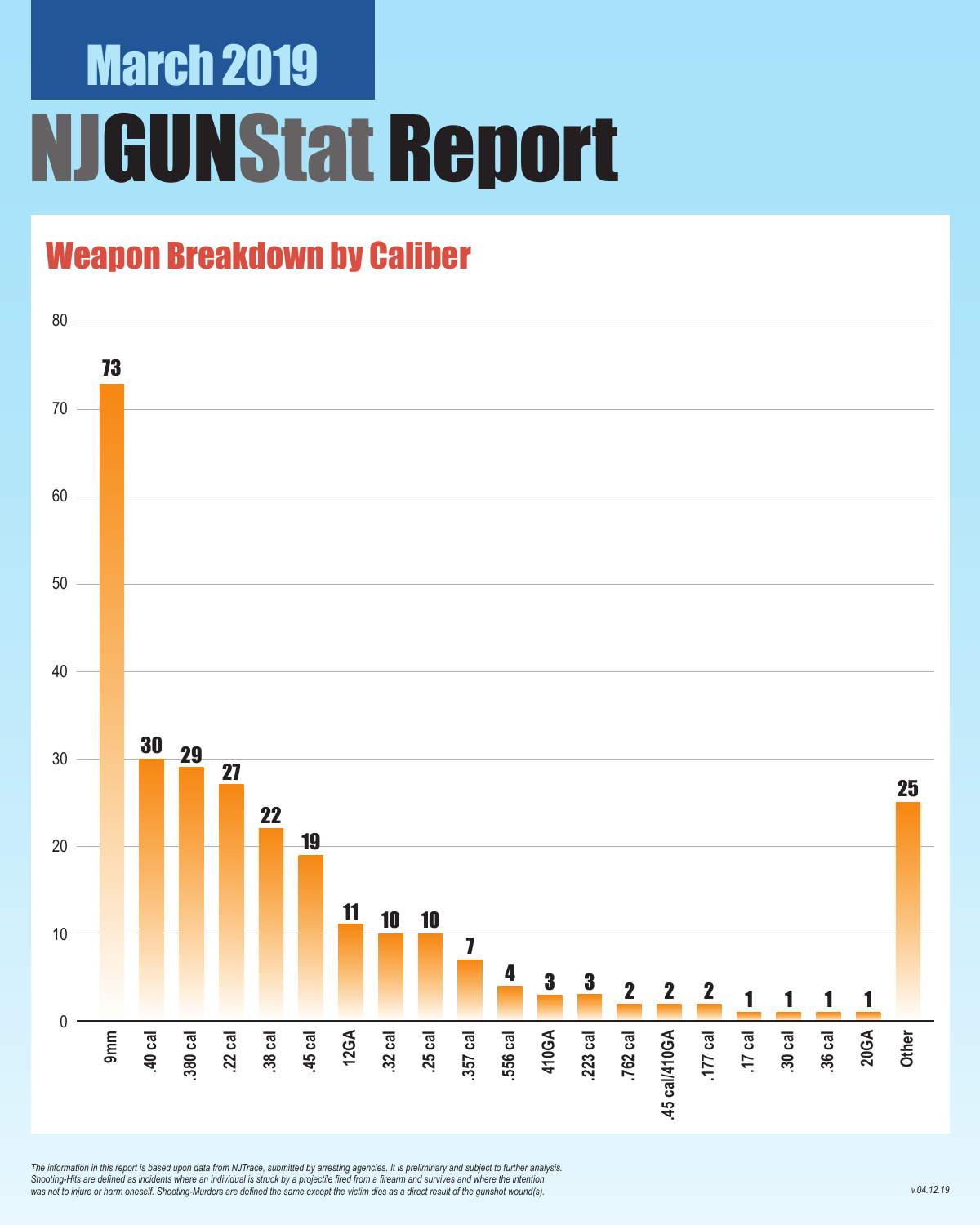# March 2019 NStat Report

#### Gun Recovery Numbers Statewide

| <b>Total Crime Guns Recovered</b>                    | 283 |
|------------------------------------------------------|-----|
| Found Property/Turned in                             | 127 |
| <b>Guns with Possessors</b>                          | 156 |
| Individuals Arrested with<br>more than One Crime Gun | 18  |

#### New Jersey Counties



#### New Jersey Cities



*The information in this report is based upon data from NJTrace, submitted by arresting agencies. It is preliminary and subject to further analysis. Shooting-Hits are defined as incidents where an individual is struck by a projectile fired from a firearm and survives and where the intention*  was not to injure or harm oneself. Shooting-Murders are defined the same except the victim dies as a direct result of the gunshot wound(s).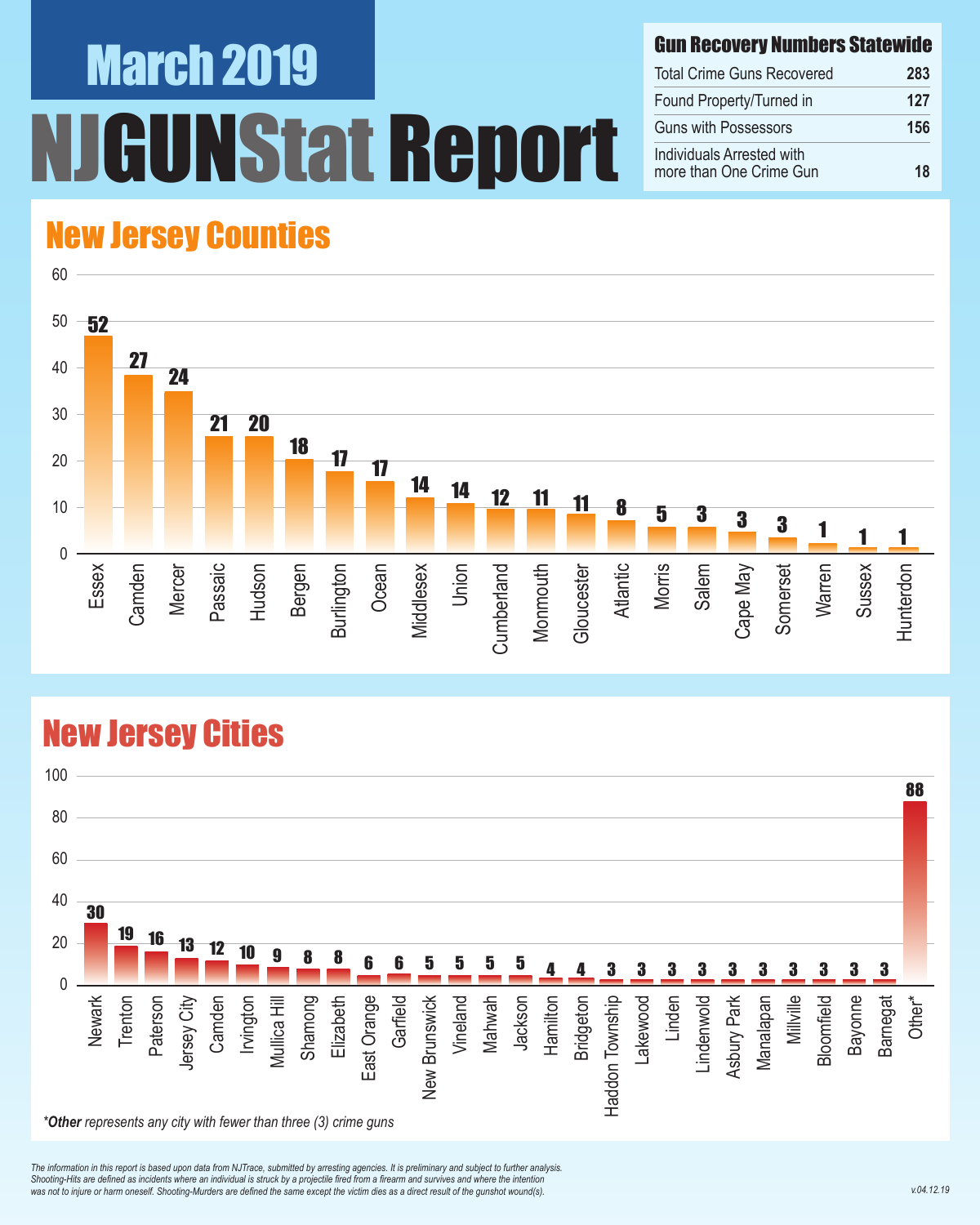# March 2019 NJGUNStat Report

### Weapon Breakdown by Manufacturer



*This chart reflects the information provided to the New Jersey State Police through NJTrace, a statewide program that relies on local police departments to input data on guns used in the commission of a crime. This chart does not rely on any reports from the federal Bureau of Alcohol, Tobacco, Firearms and Explosives (ATF). The information is preliminary and subject to further analysis.*